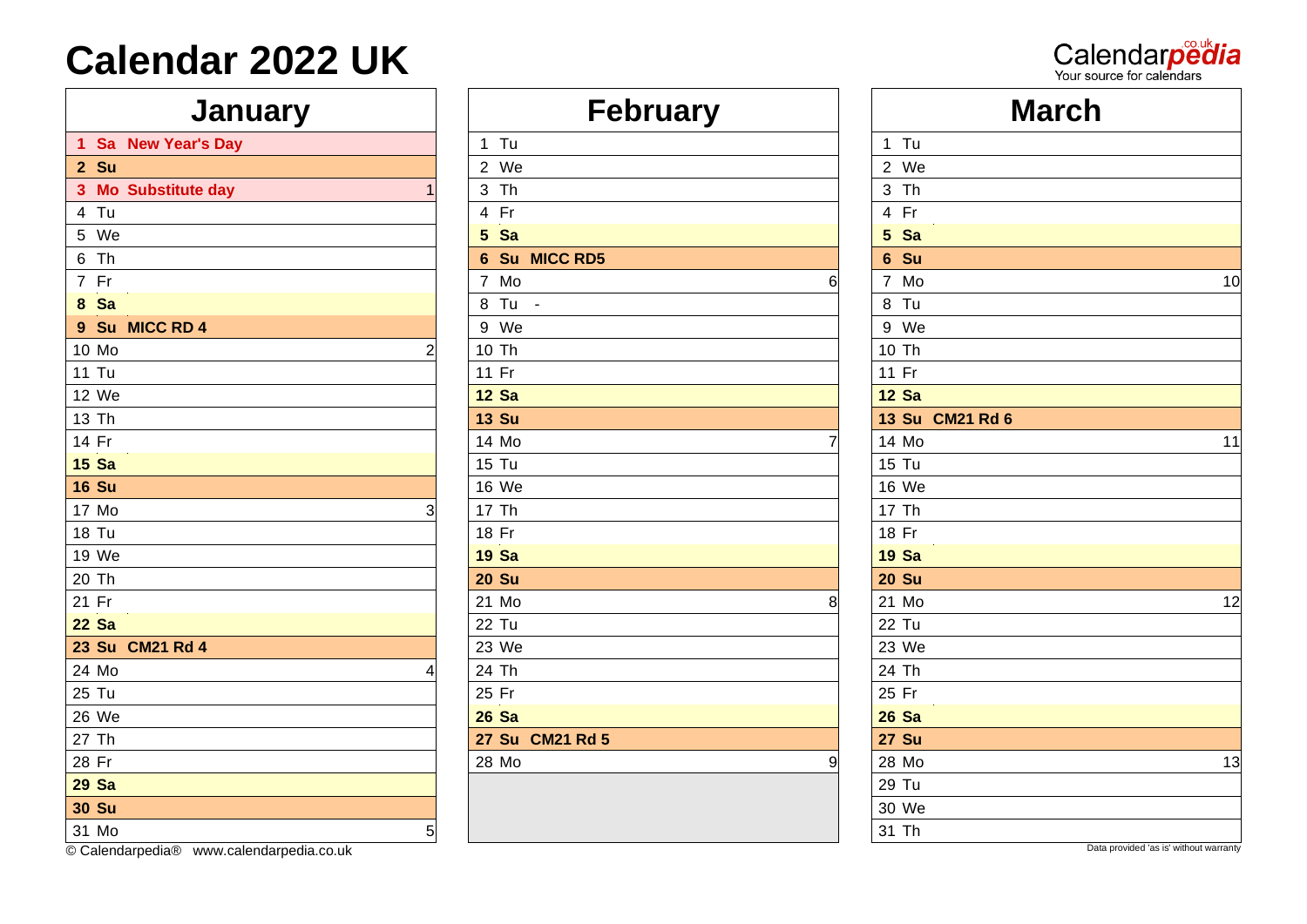| <b>April</b>                     | <b>May</b>                        | June                                               |
|----------------------------------|-----------------------------------|----------------------------------------------------|
| $1$ Fr                           | 1 Su BRCA 4wd Bedworth            | We<br>$\mathbf{1}$                                 |
| 2 Sa                             | 2 Mo Early May Bank Holiday<br>18 | 2 Th Spring Bank Holiday                           |
| 3 Su Rd 1 Stafford Summer Series | $3$ Tu                            | $3$ Fr<br><b>Platinum Jubilee</b>                  |
| 4 Mo<br>14                       | 4 We                              | 4 Sa                                               |
| 5 Tu                             | 5 Th                              | 5 Su                                               |
| 6 We                             | 6 Fr                              | 6 Mo                                               |
| 7 Th                             | 7 Sa                              | 7 Tu                                               |
| 8 Fr                             | 8 Su                              | 8 We                                               |
| 9 Sa                             | 9 Mo<br>19                        | 9 Th                                               |
| <b>10 Su</b>                     | 10 Tu                             | 10 Fr                                              |
| 11 Mo<br>15                      | 11 We                             | <b>11 Sa</b>                                       |
| 12 Tu                            | 12 Th                             | <b>12 Su</b><br><b>BRCA 2wd Colchester</b>         |
| 13 We                            | 13 Fr                             | 13 Mo                                              |
| 14 Th                            | <b>14 Sa</b>                      | <b>14 Tu</b>                                       |
| <b>Good Friday</b><br>15 Fr      | 15 Su Rd 2 Stafford Summer Series | 15 We                                              |
| <b>16 Sa</b>                     | 16 Mo<br>20                       | 16 Th                                              |
| 17 Su BRCA 2wd Cotswolds         | <b>17 Tu</b>                      | 17 Fr                                              |
| <b>18 Mo Easter Monday</b><br>16 | 18 We                             | <b>18 Sa</b>                                       |
| 19 Tu                            | 19 Th                             | <b>19 Su</b><br><b>Rd 3 Stafford Summer Series</b> |
| 20 We                            | 20 Fr                             | 20 Mo                                              |
| 21 Th                            | 21 Sa BRCA 2wd Practice           | 21 Tu                                              |
| 22 Fr                            | 22 Su BRCA 2wd Stafford           | 22 We                                              |
| <b>23 Sa</b>                     | 23 Mo<br>21                       | 23 Th                                              |
| <b>24 Su</b>                     | 24 Tu                             | 24 Fr                                              |
| 25 Mo<br>17                      | 25 We                             | 25 Sa<br><b>Stafford Iconic Practice</b>           |
| 26 Tu                            | 26 Th                             | <b>26 Su</b><br><b>Stafford Iconic</b>             |
| 27 We                            | 27 Fr                             | 27 Mo                                              |
| 28 Th                            | <b>28 Sa</b>                      | 28 Tu                                              |
| 29 Fr                            | 29 Su BRCA 4wd Cotswolds          | 29 We                                              |
| <b>30 Sa</b>                     | 30 Mo<br>22                       | 30 Th                                              |
|                                  | 31 Tu                             |                                                    |
|                                  |                                   |                                                    |

Calendarpedia We 6 Fr 6 Mo 23 13 We | | 13 Fr | | 13 Mo 24 20 We | | 20 Fr | | 20 Mo 25 We 27 Fr 27 Mo 26

**Calendarpedia®** [www.calendarpedia.co.uk](https://www.calendarpedia.co.uk/) Data provided 'as is' without warranty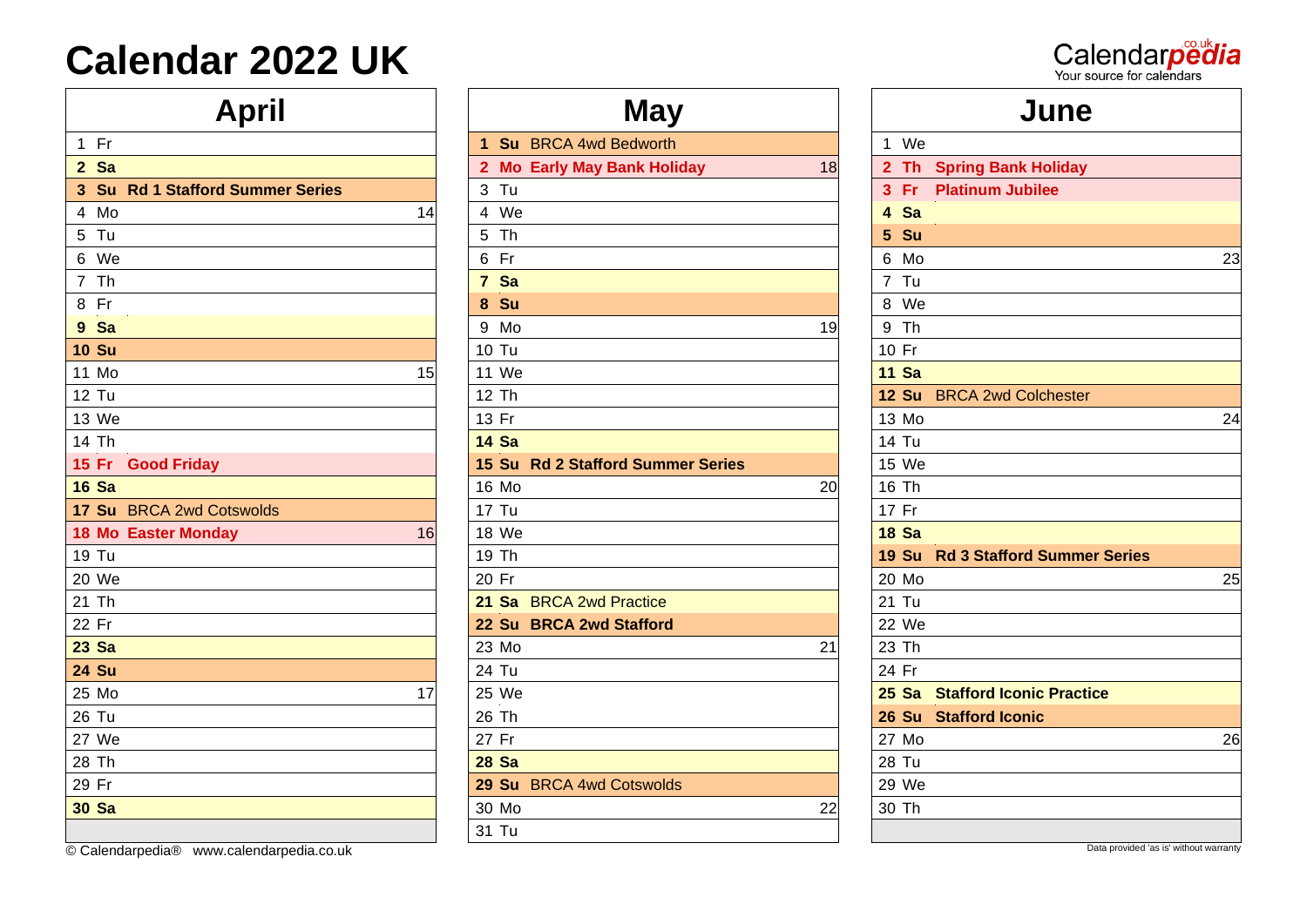| 1 Fr                                     |    | Mo<br>1                           | 31 | 1 Th                                   |    |
|------------------------------------------|----|-----------------------------------|----|----------------------------------------|----|
| 2 Sa BRCA Stafford 4wd National Practice |    | 2 Tu                              |    | 2 Fr                                   |    |
| 3 Su BRCA Stafford 4wd National          |    | 3 We                              |    | 3 Sa                                   |    |
| 4 Mo                                     | 27 | 4 Th                              |    | 4 Su BRCA 2wd Bedworth                 |    |
| 5 Tu                                     |    | 5 Fr                              |    | 5 Mo                                   | 36 |
| 6 We                                     |    | 6 Sa                              |    | 6 Tu                                   |    |
| 7 Th                                     |    | 7 Su BRCA 2wd Adur                |    | 7 We                                   |    |
| 8 Fr                                     |    | 8 Mo                              | 32 | 8 Th                                   |    |
| 9 Sa                                     |    | 9 Tu                              |    | 9 Fr                                   |    |
| <b>10 Su</b>                             |    | 10 We                             |    | <b>10 Sa</b>                           |    |
| 11 Mo                                    | 28 | 11 Th                             |    | 11 Su Rd 6 Stafford Summer Series      |    |
| 12 Tu                                    |    | 12 Fr                             |    | 12 Mo                                  | 37 |
| 13 We                                    |    | <b>13 Sa</b>                      |    | 13 Tu                                  |    |
| 14 Th                                    |    | 14 Su Rd 5 Stafford Summer Series |    | 14 We                                  |    |
| 15 Fr                                    |    | 15 Mo                             | 33 | 15 Th                                  |    |
| <b>16 Sa</b>                             |    | <b>16 Tu</b>                      |    | 16 Fr                                  |    |
| 17 Su BRCA 2wd West London               |    | 17 We                             |    | <b>17 Sa</b>                           |    |
| 18 Mo                                    | 29 | 18 Th                             |    | <b>18 Su</b>                           |    |
| 19 Tu                                    |    | 19 Fr                             |    | 19 Mo                                  | 38 |
| 20 We                                    |    | <b>20 Sa</b>                      |    | 20 Tu                                  |    |
| 21 Th                                    |    | 21 Su BRCA 4wd West London        |    | 21 We                                  |    |
| 22 Fr                                    |    | 22 Mo                             | 34 | 22 Th                                  |    |
| 23 Sa                                    |    | 23 Tu                             |    | 23 Fr                                  |    |
| 24 Su BRCA 4wd National                  |    | 24 We                             |    | <b>24 Sa</b>                           |    |
| 25 Mo                                    | 30 | 25 Th                             |    | 25 Su BRCA 4wd National Halifax        |    |
| 26 Tu                                    |    | 26 Fr                             |    | 26 Mo                                  | 39 |
| 27 We                                    |    | <b>27 Sa</b>                      |    | 27 Tu                                  |    |
| 28 Th                                    |    | <b>28 Su</b>                      |    | 28 We                                  |    |
| 29 Fr                                    |    | 29 Mo August Bank Holiday         | 35 | 29 Th                                  |    |
| <b>30 Sa</b>                             |    | 30 Tu                             |    | 30 Fr                                  |    |
| 31 Su Rd 4 Stafford Summer Series        |    | 31 We                             |    |                                        |    |
| © Calendarpedia® www.calendarpedia.co.uk |    |                                   |    | Data provided 'as is' without warranty |    |

| July                                     | <b>August</b>                     | <b>September</b>                 |
|------------------------------------------|-----------------------------------|----------------------------------|
| $1$ Fr                                   | 1 Mo<br>31                        | $1$ Th                           |
| 2 Sa BRCA Stafford 4wd National Practice | $2$ Tu                            | 2 Fr                             |
| 3 Su BRCA Stafford 4wd National          | 3 We                              | 3 Sa                             |
| 4 Mo<br>27                               | 4 Th                              | 4 Su BRCA 2wd Bedworth           |
| 5 Tu                                     | 5 Fr                              | 5 Mo                             |
| 6 We                                     | 6 Sa                              | 6 Tu                             |
| 7 Th                                     | 7 Su BRCA 2wd Adur                | 7 We                             |
| 8 Fr                                     | 8 Mo<br>32                        | 8 Th                             |
| 9 Sa                                     | 9 Tu                              | 9 Fr                             |
| <b>0 Su</b>                              | 10 We                             | <b>10 Sa</b>                     |
| 11 Mo<br>28                              | 11 Th                             | 11 Su Rd 6 Stafford Summer Serie |
| 2 Tu                                     | 12 Fr                             | 12 Mo                            |
| 13 We                                    | <b>13 Sa</b>                      | 13 Tu                            |
| 14 Th                                    | 14 Su Rd 5 Stafford Summer Series | 14 We                            |
| 15 Fr                                    | 15 Mo<br>33                       | 15 Th                            |
| 6 Sa                                     | <b>16 Tu</b>                      | 16 Fr                            |
| 17 Su BRCA 2wd West London               | 17 We                             | <b>17 Sa</b>                     |
| 8 Mo<br>29                               | 18 Th                             | <b>18 Su</b>                     |
| 19 Tu                                    | 19 Fr                             | 19 Mo                            |
| 20 We                                    | <b>20 Sa</b>                      | 20 Tu                            |
| 21 Th                                    | 21 Su BRCA 4wd West London        | 21 We                            |
| $22$ Fr                                  | 22 Mo<br>34                       | 22 Th                            |
| 23 Sa                                    | 23 Tu                             | 23 Fr                            |
| <b>BRCA 4wd National</b><br>24 Su        | 24 We                             | <b>24 Sa</b>                     |
| 25 Mo<br>30                              | 25 Th                             | 25 Su BRCA 4wd National Halifax  |
| 26 Tu                                    | 26 Fr                             | 26 Mo                            |
| 27 We                                    | <b>27 Sa</b>                      | 27 Tu                            |
| 28 Th                                    | <b>28 Su</b>                      | 28 We                            |
| 29 Fr                                    | 29 Mo August Bank Holiday<br>35   | 29 Th                            |
| <b>30 Sa</b>                             | 30 Tu                             | 30 Fr                            |
| 31 Su Rd 4 Stafford Summer Series        | 31 We                             |                                  |
|                                          |                                   |                                  |

| July                                     | <b>August</b>                     | <b>September</b>                  |
|------------------------------------------|-----------------------------------|-----------------------------------|
| $1$ Fr                                   | 1 Mo<br>31                        | $1$ Th                            |
| 2 Sa BRCA Stafford 4wd National Practice | 2 Tu                              | 2 Fr                              |
| 3 Su BRCA Stafford 4wd National          | 3 We                              | 3 Sa                              |
| 4 Mo<br>27                               | 4 Th                              | 4 Su BRCA 2wd Bedworth            |
| 5 Tu                                     | 5 Fr                              | 5 Mo<br>36                        |
| 6 We                                     | 6 Sa                              | 6 Tu                              |
| 7 Th                                     | 7 Su BRCA 2wd Adur                | 7 We                              |
| 8 Fr                                     | 8 Mo<br>32                        | 8 Th                              |
| 9 Sa                                     | 9 Tu                              | 9 Fr                              |
| <b>10 Su</b>                             | 10 We                             | <b>10 Sa</b>                      |
| 11 Mo<br>28                              | 11 Th                             | 11 Su Rd 6 Stafford Summer Series |
| 12 Tu                                    | 12 Fr                             | 12 Mo<br>37                       |
| 13 We                                    | <b>13 Sa</b>                      | 13 Tu                             |
| 14 Th                                    | 14 Su Rd 5 Stafford Summer Series | 14 We                             |
| 15 Fr                                    | 15 Mo<br>33                       | 15 Th                             |
| <b>16 Sa</b>                             | <b>16 Tu</b>                      | 16 Fr                             |
| 17 Su BRCA 2wd West London               | 17 We                             | <b>17 Sa</b>                      |
| 18 Mo<br>29                              | 18 Th                             | <b>18 Su</b>                      |
| 19 Tu                                    | 19 Fr                             | 19 Mo<br>38                       |
| 20 We                                    | <b>20 Sa</b>                      | 20 Tu                             |
| 21 Th                                    | 21 Su BRCA 4wd West London        | 21 We                             |
| 22 Fr                                    | 22 Mo<br>34                       | 22 Th                             |
| 23 Sa                                    | 23 Tu                             | 23 Fr                             |
| 24 Su BRCA 4wd National                  | 24 We                             | <b>24 Sa</b>                      |
| 25 Mo<br>30                              | 25 Th                             | 25 Su BRCA 4wd National Halifax   |
| 26 Tu                                    | 26 Fr                             | 26 Mo<br>39                       |
| 27 We                                    | <b>27 Sa</b>                      | 27 Tu                             |
| 28 Th                                    | <b>28 Su</b>                      | 28 We                             |
| 29 Fr                                    | 29 Mo August Bank Holiday<br>35   | 29 Th                             |
| 30 Sa                                    | 30 Tu                             | 30 Fr                             |
| 31 Su Rd 4 Stafford Summer Series        | 31 We                             |                                   |